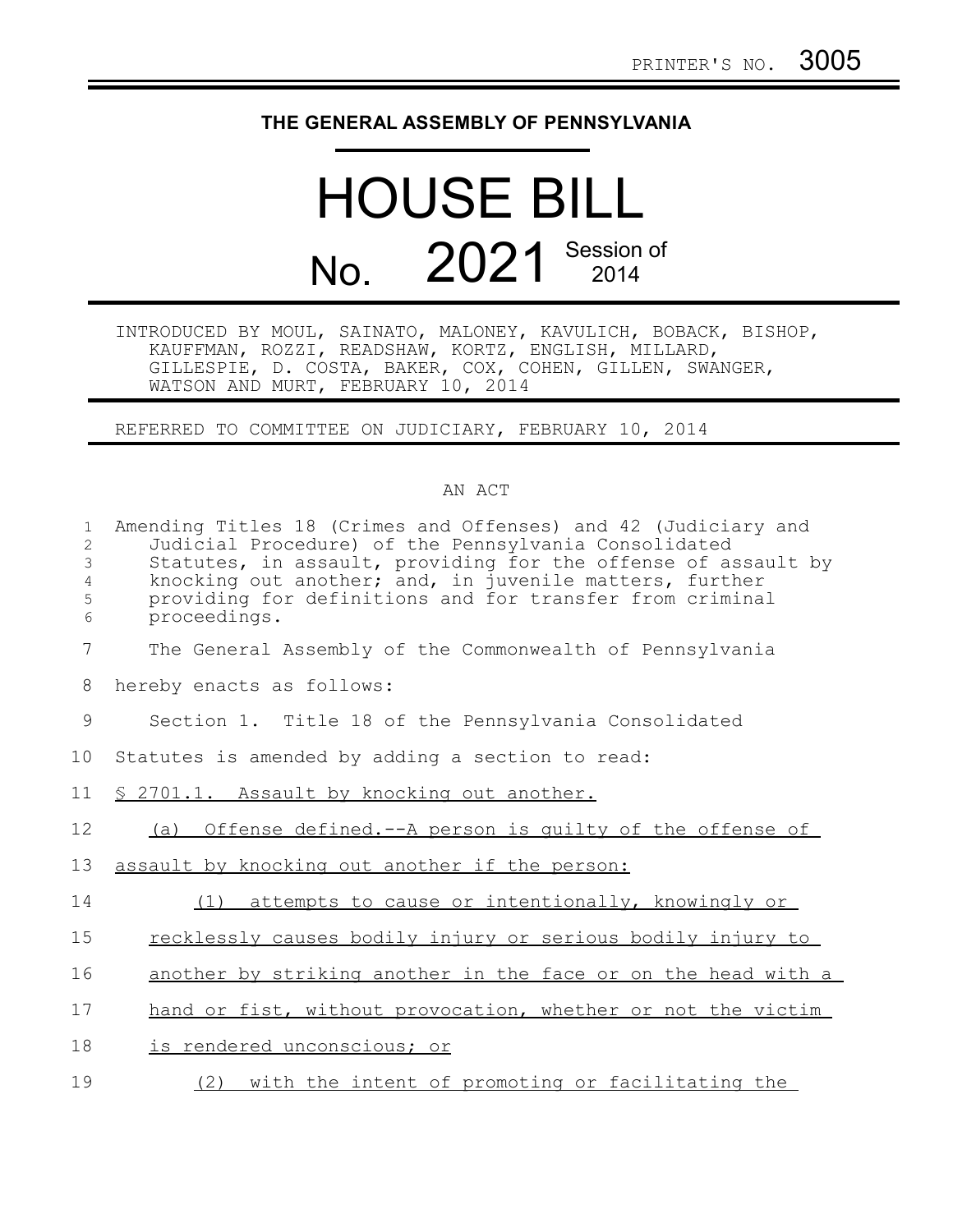commission of the offense set forth in paragraph (1), the person solicits another to commit the offense or aids or agrees or attempts to aid the person in planning or committing the offense. (b) Grading.--Assault by knocking out another under subsection(a)(1) is a felony of the third degree. Assault by knocking out another under subsection (a)(2) is a misdemeanor of the first degree. Section 2. The definition of "delinquent act" in section 6302 of Title 42 is amended to read: § 6302. Definitions. The following words and phrases when used in this chapter shall have, unless the context clearly indicates otherwise, the meanings given to them in this section: \* \* \* "Delinquent act." (1) The term means an act designated a crime under the law of this Commonwealth, or of another state if the act occurred in that state, or under Federal law, or under local ordinances or an act which constitutes indirect criminal contempt under 23 Pa.C.S. Ch. 61 (relating to protection from abuse). (2) The term shall not include: (i) The crime of murder. (ii) Any of the following prohibited conduct where the child was 15 years of age or older at the time of the alleged conduct and a deadly weapon as defined in 18 Pa.C.S. § 2301 (relating to definitions) was used during the commission of the offense which, if committed by an adult, would be classified as: 1 2 3 4 5 6 7 8 9 10 11 12 13 14 15 16 17 18 19 20 21 22 23 24 25 26 27 28 29 30

20140HB2021PN3005 - 2 -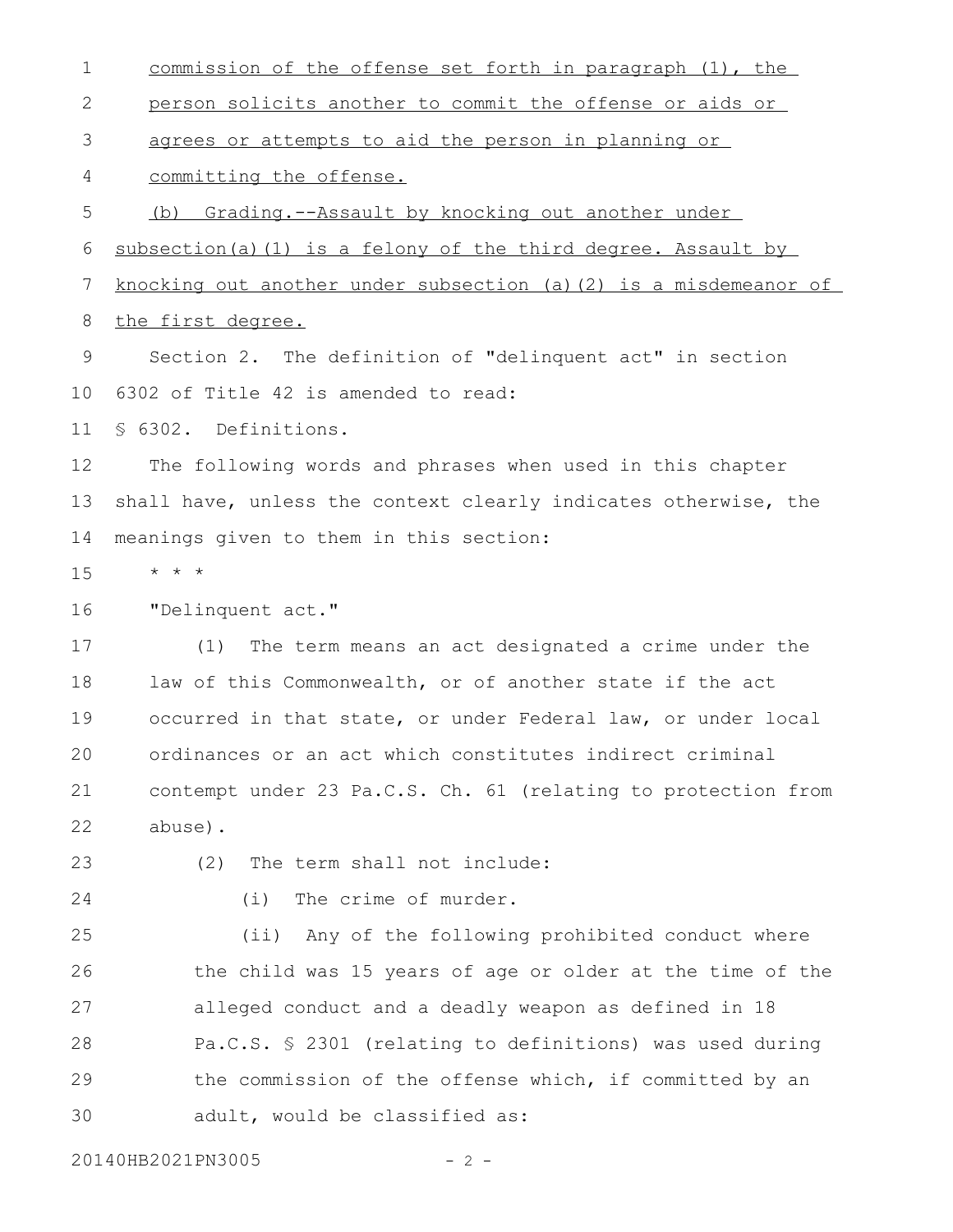(A) Rape as defined in 18 Pa.C.S. § 3121 (relating to rape). (B) Involuntary deviate sexual intercourse as defined in 18 Pa.C.S. § 3123 (relating to involuntary deviate sexual intercourse). (C) Aggravated assault as defined in 18 Pa.C.S. § 2702(a)(1) or (2) (relating to aggravated assault). (D) Robbery as defined in 18 Pa.C.S. § 3701(a) (1)(i), (ii) or (iii) (relating to robbery). (E) Robbery of motor vehicle as defined in 18 Pa.C.S. § 3702 (relating to robbery of motor vehicle). (F) Aggravated indecent assault as defined in 18 Pa.C.S. § 3125 (relating to aggravated indecent assault). (G) Kidnapping as defined in 18 Pa.C.S. § 2901 (relating to kidnapping). (H) Voluntary manslaughter. (I) An attempt, conspiracy or solicitation to commit murder or any of these crimes as provided in 18 Pa.C.S. §§ 901 (relating to criminal attempt), 902 (relating to criminal solicitation) and 903 (relating to criminal conspiracy). (iii) Any of the following prohibited conduct where the child was 15 years of age or older at the time of the alleged conduct and has been previously adjudicated delinquent of any of the following prohibited conduct which, if committed by an adult, would be classified as: (A) Rape as defined in 18 Pa.C.S. § 3121. (B) Involuntary deviate sexual intercourse as 1 2 3 4 5 6 7 8 9 10 11 12 13 14 15 16 17 18 19 20 21 22 23 24 25 26 27 28 29 30

20140HB2021PN3005 - 3 -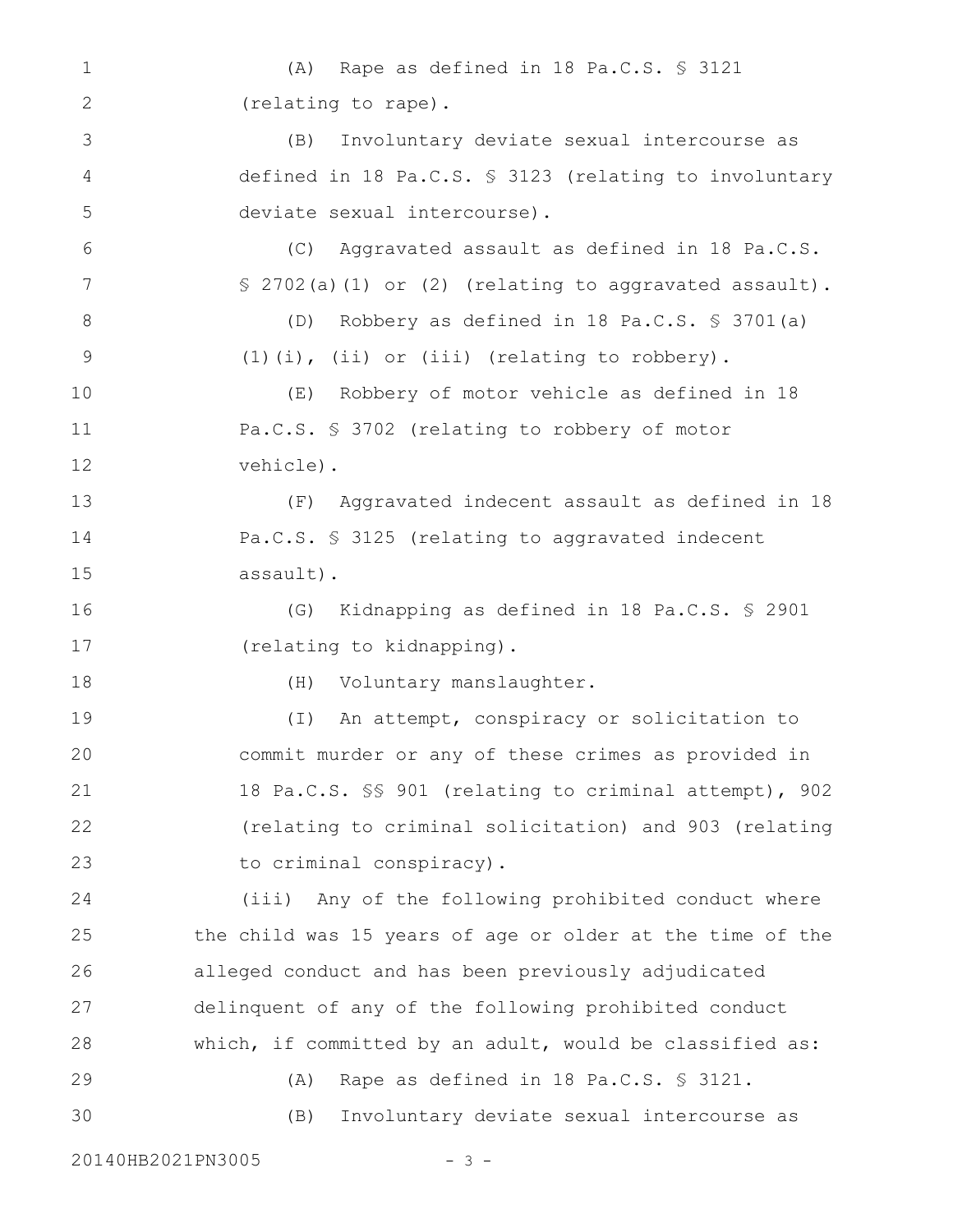defined in 18 Pa.C.S. § 3123. (C) Robbery as defined in 18 Pa.C.S. § 3701(a) (1)(i), (ii) or (iii). (D) Robbery of motor vehicle as defined in 18 Pa.C.S. § 3702. (E) Aggravated indecent assault as defined in 18 Pa.C.S. § 3125. (F) Kidnapping as defined in 18 Pa.C.S. § 2901. (G) Voluntary manslaughter. (H) An attempt, conspiracy or solicitation to commit murder or any of these crimes as provided in 18 Pa.C.S. §§ 901, 902 and 903. (iv) Summary offenses, unless the child fails to comply with a lawful sentence imposed thereunder, in which event notice of such fact shall be certified to the court. (v) A crime committed by a child who has been found guilty in a criminal proceeding for other than a summary offense. (vi) Assault by knocking out another as defined in 18 Pa.C.S. § 2701.1 (relating to assault by knocking out another). \* \* \* Section 3. Section 6322(a) of Title 42 is amended to read: § 6322. Transfer from criminal proceedings. (a) General rule.--Except as provided in 75 Pa.C.S. § 6303 (relating to rights and liabilities of minors) or in the event the child is charged with murder or any of the offenses excluded by paragraph (2)(ii)  $[or]_L$  (iii) or (vi) of the definition of "delinquent act" in section 6302 (relating to definitions) or 1 2 3 4 5 6 7 8 9 10 11 12 13 14 15 16 17 18 19 20 21 22 23 24 25 26 27 28 29 30

20140HB2021PN3005 - 4 -